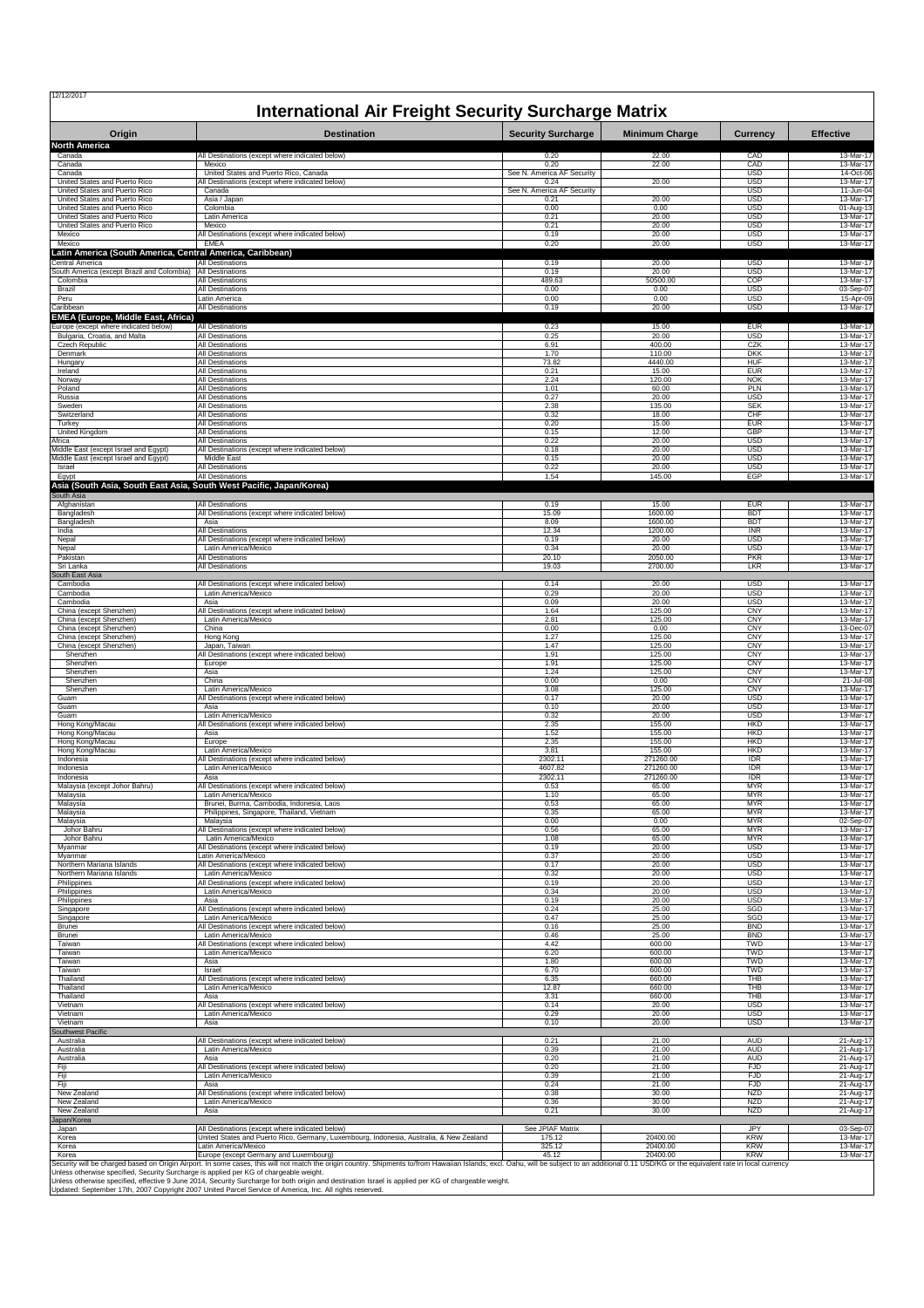## **12/12/2017**

| Americas                 |    |                                 |           |                          |  |                            |                |  |  |
|--------------------------|----|---------------------------------|-----------|--------------------------|--|----------------------------|----------------|--|--|
| <b>NORTH AMERICA</b>     |    | <b>LATIN AMERICA</b>            |           |                          |  |                            |                |  |  |
|                          |    | <b>CARIBBEAN</b>                |           | <b>CENTRAL AMERICA</b>   |  | <b>SOUTH AMERICA</b>       |                |  |  |
| CANADA                   |    | <b>CA ANGUILLA</b>              |           | AI BELIZE                |  | <b>BZ ARGENTINA</b>        | AR             |  |  |
| <b>MEXICO</b>            |    | MX ANTIGUA AND BARBUDA          |           | <b>AG ICOSTA RICA</b>    |  | CR BOLIVIA                 | <b>BO</b>      |  |  |
| PUERTO RICO              |    | PR ARUBA                        |           | AW EL SALVADOR           |  | SV BRAZIL                  | <b>BR</b>      |  |  |
| UNITED STATES OF AMERICA | US | <b>BAHAMAS</b>                  |           | <b>BS GUATEMALA</b>      |  | <b>GT CHILE</b>            | CL             |  |  |
|                          |    | <b>BARBADOS</b>                 |           | <b>BB</b> HONDURAS (REP) |  | HN COLOMBIA                | $\overline{c}$ |  |  |
|                          |    | <b>BERMUDA</b>                  | <b>BM</b> | NICARAGUA                |  | NI ECUADOR                 | EC             |  |  |
|                          |    | <b>CAYMAN ISLANDS</b>           |           | KY PANAMA (REP)          |  | <b>PA FALKLAND ISLANDS</b> | ŦК             |  |  |
|                          |    | <b>CUBA</b>                     | CU        |                          |  | <b>FRENCH GUIANA</b>       | GF             |  |  |
|                          |    | <b>DOMINICA</b>                 | <b>DM</b> |                          |  | SANDWICH ISLANDS           | GS             |  |  |
|                          |    | DOMINICAN REPUBLIC              | DO        |                          |  | <b>GUYANA</b>              | GY             |  |  |
|                          |    | <b>GRENADA</b>                  | GD        |                          |  | PERU                       | PE             |  |  |
|                          |    | <b>GUADELOUPE</b>               | GP        |                          |  | PARAGUAY                   | PY             |  |  |
|                          |    | <b>HAITI</b>                    | HT        |                          |  | <b>SURINAME</b>            | <b>SR</b>      |  |  |
|                          |    | <b>JAMAICA</b>                  | <b>JM</b> |                          |  | URUGUAY                    | UY             |  |  |
|                          |    | MARTINIQUE                      | MQ        |                          |  | VENEZUELA                  | VE             |  |  |
|                          |    | <b>MONTSERRAT</b>               | <b>MS</b> |                          |  |                            |                |  |  |
|                          |    | NETHERLANDS ANTILLES            | AN        |                          |  |                            |                |  |  |
|                          |    | SAINT CHRISTOPHER (ST KITTS)    | KN        |                          |  |                            |                |  |  |
|                          |    | <b>SAINT LUCIA</b>              | ГC        |                          |  |                            |                |  |  |
|                          |    | <b>GRENADIN</b>                 | VC        |                          |  |                            |                |  |  |
|                          |    | <b>ST MARTIN</b>                | <b>SX</b> |                          |  |                            |                |  |  |
|                          |    | TRINIDAD AND TOBAGO             | TΤ        |                          |  |                            |                |  |  |
|                          |    | TURKS AND CAICOS ISLANDS        | ТC        |                          |  |                            |                |  |  |
|                          |    | <b>VIRGIN ISLANDS (BRITISH)</b> | VG        |                          |  |                            |                |  |  |
|                          |    | VIRGIN ISLANDS (US)             | VГ        |                          |  |                            |                |  |  |

÷,

| <b>EMEA</b>                              |                    |                             |           |                            |           |  |  |  |
|------------------------------------------|--------------------|-----------------------------|-----------|----------------------------|-----------|--|--|--|
| <b>EUROPE</b>                            | <b>MIDDLE EAST</b> | <b>AFRICA</b>               |           |                            |           |  |  |  |
| <b>ALBANIA</b>                           | AL                 | <b>UNITED ARAB EMIRATES</b> | AE        | <b>ANGOLA</b>              | AO        |  |  |  |
| <b>ALGERIA</b>                           |                    | DZ 0.18                     |           | <b>BH BENIN</b>            | ####      |  |  |  |
| <b>ANDORRA</b>                           | AD                 | <b>EGYPT</b>                |           | EG BOTSWANA                | <b>BW</b> |  |  |  |
| <b>ARMENIA</b>                           |                    | AM ISRAEL                   | π         | <b>BURKINA FASO</b>        | BF        |  |  |  |
| <b>AUSTRIA</b>                           | AT                 | <b>IRAQ</b>                 | 10        | <b>BURUNDI</b>             | BI        |  |  |  |
| AZERBAIJAN                               |                    | AZ IRAN (ISLAMIC REP)       | IR.       | <b>CAMEROON</b>            | СM        |  |  |  |
| <b>BELARUS</b>                           | BY                 | <b>JORDAN</b>               | JO.       | <b>CAPE VERDE</b>          | CV        |  |  |  |
| <b>BELGIUM</b>                           | BE                 | <b>KUWAIT</b>               | <b>KW</b> | <b>CENTRAL AFRICAN REP</b> | CF        |  |  |  |
| BOSNIA AND HERZEGOVINA                   |                    | <b>BA LEBANON</b>           | LB        | CHAD                       | TD        |  |  |  |
| <b>BULGARIA (REP)</b>                    | <b>BG</b>          | <b>OMAN</b>                 | OM        | <b>COMOROS</b>             | KM        |  |  |  |
| <b>CROATIA</b>                           |                    | HR TERRITORY                | PS        | CONGO (DEM REP)            | CD        |  |  |  |
| <b>CYPRUS</b>                            | CY                 | QATAR                       | QA        | CONGO (REP)                | CG        |  |  |  |
| <b>CZECH REP</b>                         |                    | CZ SAUDI ARABIA             | SA        | COTE D'IVOIRE (REP)        | CI        |  |  |  |
| <b>DENMARK</b>                           |                    | DK SUDAN                    | SD        | <b>DJIBOUTI</b>            | DJ        |  |  |  |
| <b>ESTONIA</b>                           | EE                 | <b>SYRIAN ARAB REP</b>      | SY        | <b>EQUATORIAL GUINEA</b>   | GQ        |  |  |  |
| <b>FAROE ISLANDS</b>                     | FO.                | <b>SOUTH YEMEN</b>          | YD        | <b>ERITREA</b>             | ER        |  |  |  |
| <b>FINLAND</b>                           | FI.                | YEMEN                       | YE        | <b>ETHIOPIA</b>            | ET        |  |  |  |
| <b>FRANCE</b>                            | FR                 |                             |           | <b>USD</b>                 | GA        |  |  |  |
| <b>GEORGIA</b>                           | GE                 |                             |           | <b>GAMBIA</b>              | GM        |  |  |  |
| <b>GERMANY</b>                           | DE                 |                             |           | <b>GHANA</b>               | GH        |  |  |  |
| <b>GIBRALTAR</b>                         | GI                 |                             |           | <b>GUINEA</b>              | GN        |  |  |  |
| <b>GREECE</b>                            | GR                 |                             |           | <b>GUINEA-BISSAU</b>       | GW        |  |  |  |
| <b>GREENLAND</b>                         | GL                 |                             |           | <b>KENYA</b>               | KE        |  |  |  |
| <b>HUNGARY (REP)</b>                     | HU                 |                             |           | <b>LESOTHO</b>             | LS        |  |  |  |
| <b>ICELAND</b>                           | IS                 |                             |           | LIBERIA                    | LR        |  |  |  |
| <b>IRELAND</b>                           | ΙE                 |                             |           | LIBYAN JAMAHIRIYA          | LY        |  |  |  |
| <b>ITALY</b>                             | π                  |                             |           | <b>MADAGASCAR</b>          | <b>MG</b> |  |  |  |
| LATVIA                                   | LV                 |                             |           | <b>MALAWI</b>              | ####      |  |  |  |
| <b>LIECHTENSTEIN</b>                     | п                  |                             |           | <b>MALI</b>                | ####      |  |  |  |
| <b>LIECHTENSTEIN</b>                     | Asia               |                             |           | 125 MALI                   | ####      |  |  |  |
| LITHUANIA                                | LT                 |                             |           | <b>MAURITANIA</b>          | <b>MR</b> |  |  |  |
| <b>LUXEMBOURG</b>                        | LU                 |                             |           | <b>MAURITIUS</b>           | ####      |  |  |  |
| <b>MACEDONIA</b>                         | MK                 |                             |           | MAYOTTE                    | YT        |  |  |  |
| <b>MALTA</b>                             | MT                 |                             |           | <b>MOZAMBIQUE</b>          | MZ        |  |  |  |
| <b>MOLDOVA</b>                           | <b>MD</b>          |                             |           | NAMIBIA                    | <b>NA</b> |  |  |  |
| <b>MONTENEGRO</b>                        |                    | ME 1.55                     |           | <b>NIGERIA</b>             | ####      |  |  |  |
| <b>MOROCCO</b>                           |                    | Asia 1.36                   |           | <b>REUNION</b>             | ####      |  |  |  |
| <b>MOROCCO</b>                           | MA 1.7             |                             |           | <b>REUNION</b>             | ####      |  |  |  |
| <b>NETHERLANDS</b>                       | NL.                | 3.02                        |           | <b>RWANDA</b>              | ####      |  |  |  |
| <b>NORWAY</b>                            | NO.                |                             |           | SAO TOME AND PRINCIPE      | ST        |  |  |  |
| POLAND (REP)                             | PL                 |                             |           | <b>SENEGAL</b>             | <b>SN</b> |  |  |  |
| <b>PORTUGAL</b>                          | PT                 |                             |           | <b>SEYCHELLES</b>          | SC        |  |  |  |
| <b>ROMANIA</b>                           | R <sub>O</sub>     |                             |           | <b>SIERRA LEONE</b>        | <b>SL</b> |  |  |  |
| <b>RUSSIAN FEDERATION</b>                | <b>RU</b>          |                             |           | <b>SOMALIA</b>             | SO        |  |  |  |
| <b>SAN MARINO</b>                        | <b>SM</b>          |                             |           | <b>SOUTH AFRICA</b>        | ZA        |  |  |  |
| <b>SERBIA</b>                            | <b>RS</b>          |                             |           | <b>ST HELENA</b>           | <b>SH</b> |  |  |  |
| <b>SLOVAKIA</b>                          | SK                 |                             |           | TANZANIA (UNITED REP)      | TZ        |  |  |  |
| <b>SLOVENIA</b>                          | SI                 |                             |           | TOGO                       | TG        |  |  |  |
| SPAIN / CANARY ISLANDS                   | ES                 |                             |           | <b>UGANDA</b>              | UG        |  |  |  |
| ST PIERRE AND MIQUELON                   | <b>PM</b>          |                             |           | <b>ZAMBIA</b>              | ZM        |  |  |  |
| SVALBARD AND JAN MAYEN<br><b>ISLANDS</b> | SJ                 |                             |           | ZIMBABWE                   | ZW        |  |  |  |
| <b>SWEDEN</b>                            | <b>SE</b>          |                             |           |                            |           |  |  |  |
| SWITZERLAND                              | CH                 |                             |           |                            |           |  |  |  |
| <b>TUNISIA</b>                           | TN                 |                             |           |                            |           |  |  |  |
| <b>TURKEY</b>                            | TR                 |                             |           |                            |           |  |  |  |
| <b>UKRAINE</b>                           | UA                 |                             |           |                            |           |  |  |  |
| <b>UNITED KINGDOM</b>                    | GB                 |                             |           |                            |           |  |  |  |
| VATICAN                                  | VA                 |                             |           |                            |           |  |  |  |
|                                          |                    |                             |           |                            |           |  |  |  |